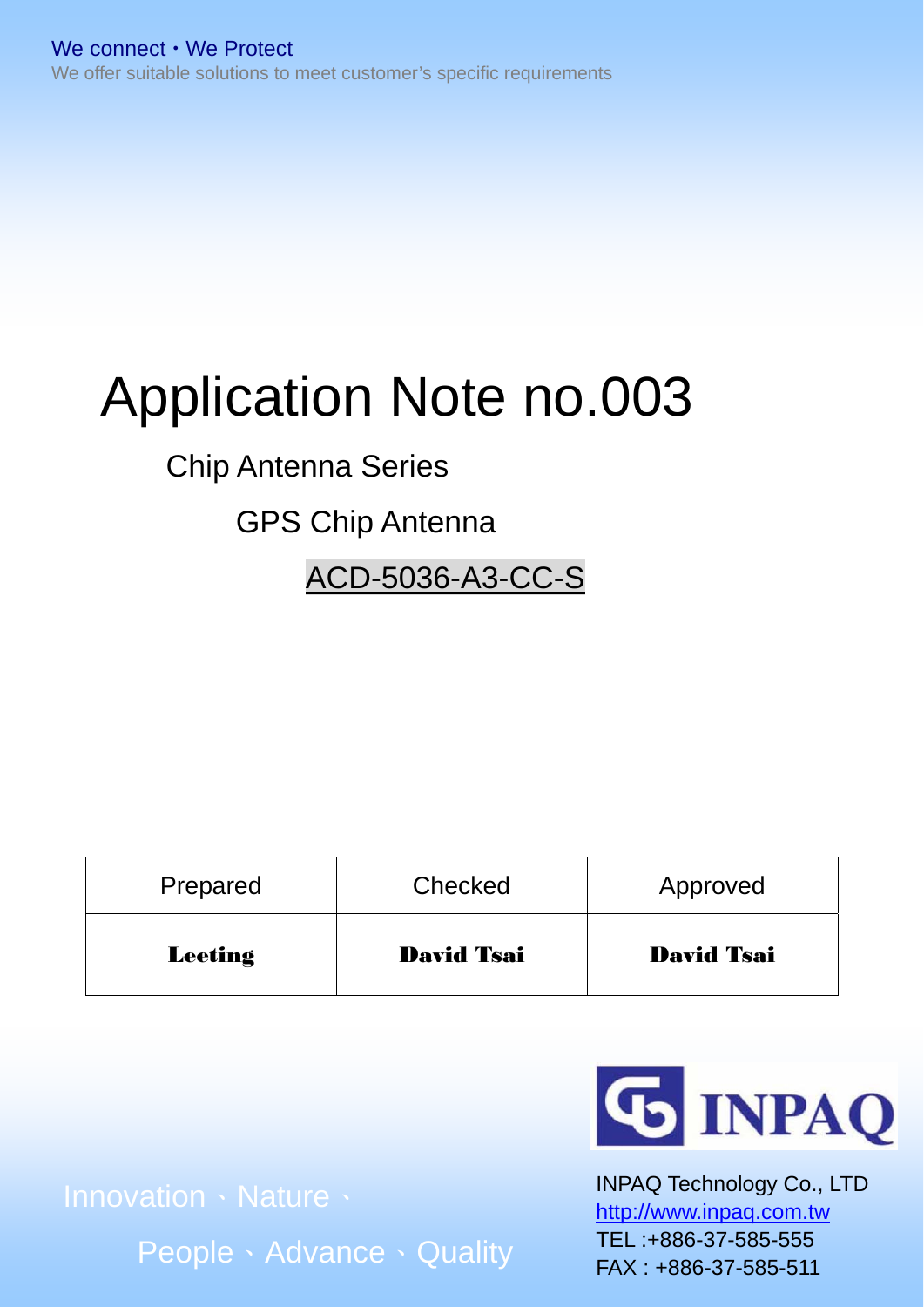

Application Note

# GPS Chip Antenna – ACD-5036-A3-CC-S

Revision History: 2009-07-02 Rev.A1

| <b>Previous Version:</b> |                                                                |    |  |  |
|--------------------------|----------------------------------------------------------------|----|--|--|
| Page                     | Subjects (major changes since last revision)<br><b>Version</b> |    |  |  |
| All                      | Make up all document                                           | A0 |  |  |
| 2                        | Revise recommended PCB layout                                  | A1 |  |  |
|                          |                                                                |    |  |  |
|                          |                                                                |    |  |  |
|                          |                                                                |    |  |  |
|                          |                                                                |    |  |  |
|                          |                                                                |    |  |  |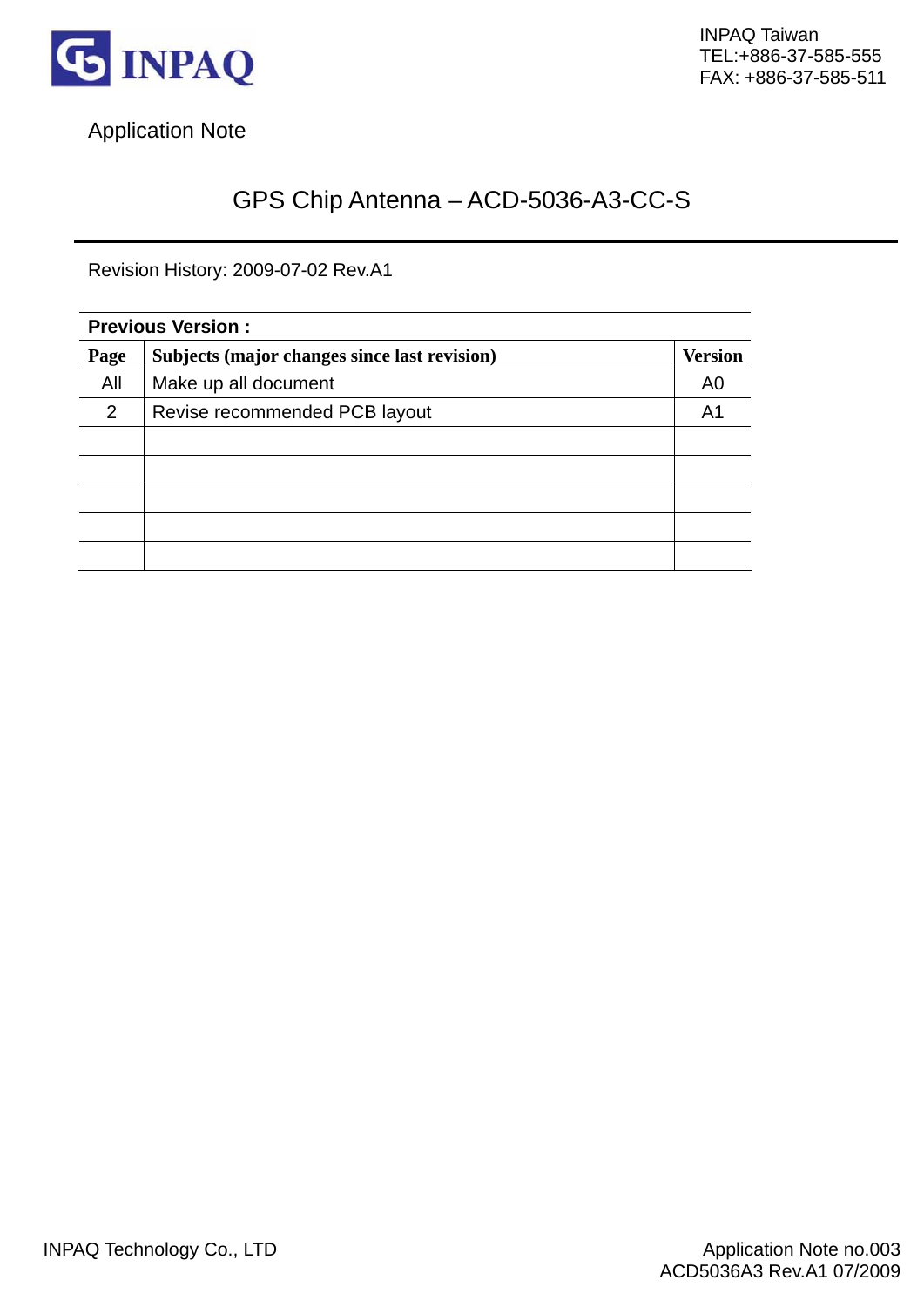

# ACD-5036-A3-CC-S Application Note

# Catalog

| -1          |
|-------------|
| 1           |
| $\mathbf 1$ |
|             |
|             |
|             |
| 4           |
|             |
|             |
|             |
|             |
|             |
|             |
|             |
|             |
|             |
|             |
|             |
|             |
|             |
|             |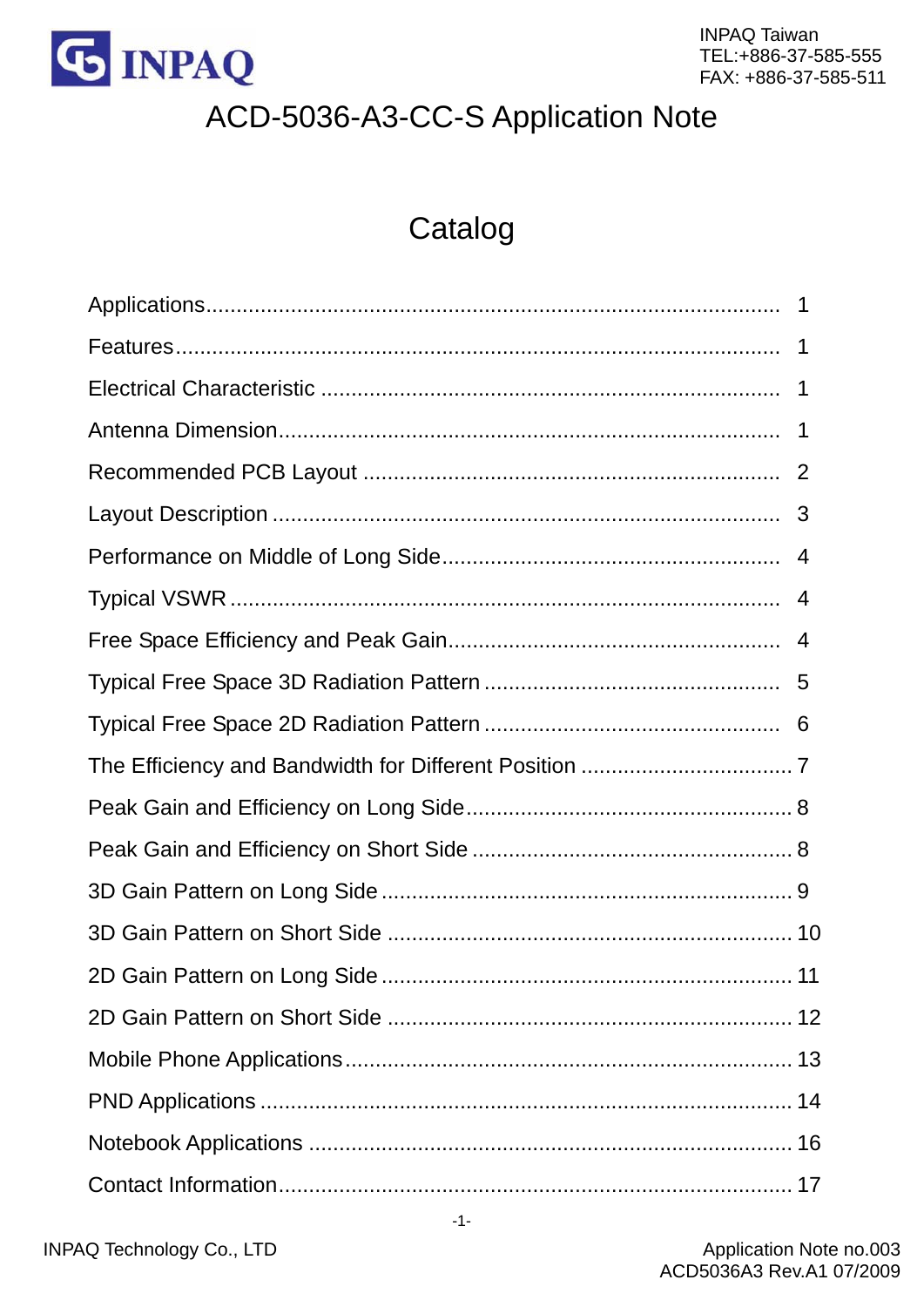

#### **Applications**

This antenna is designed for GPS application and it's suitable for cellular phones, PDA, notebook, navigator, and all devices which have GPS function.

#### **Features**

- ‧Omni-directional radiation
- High Efficiency
- $\cdot$  Low profile and compact size(5.2 x 3.7 x 0.7mm)  $\cdot$  Tape and reel packing
- ‧Low cost
- ‧Lead free soldering compatible
- ‧RoHS compliant
- 

#### **Electrical Characteristics**

| <b>Electrical Specification*</b>      |                                     |  |  |  |
|---------------------------------------|-------------------------------------|--|--|--|
| 1575.42MHz<br><b>Center Frequency</b> |                                     |  |  |  |
| <b>Frequency Range</b>                | 1550MHz~1600MHz $(S11 \le -10dB)^*$ |  |  |  |
| <b>Polarization</b>                   | Linear                              |  |  |  |
|                                       | <b>Pattern</b>   Omni-Directional   |  |  |  |
| Ref. Impedance                        | 50 ohm                              |  |  |  |
| Peak Gain                             | 3.40 dBi (typ.)@1575.42MHz          |  |  |  |
| Efficiency [%]/[dB]                   | 83.1% / 0.13 dBi (typ.) @1575.42MHz |  |  |  |
| <b>Size</b>                           | 5.2mm x 3.7mm x 0.7mm               |  |  |  |

\* Electrical characteristic depends on INPAQ evaluation board with matching circuit.

\* The dimension of evaluation board is 80 x 40mm with 15x6.3mm clearance area.

#### **Antenna Dimension (unit:mm)**



| Chip Antenna                                                                                                         | W | в | W1 |  |
|----------------------------------------------------------------------------------------------------------------------|---|---|----|--|
| ACD5036A3   $5.2\pm0.3$   $3.7\pm0.3$   $0.45\pm0.25$   $0.45\pm0.25$   $1.1\pm0.20$   $0.55\pm0.20$   $0.70\pm0.15$ |   |   |    |  |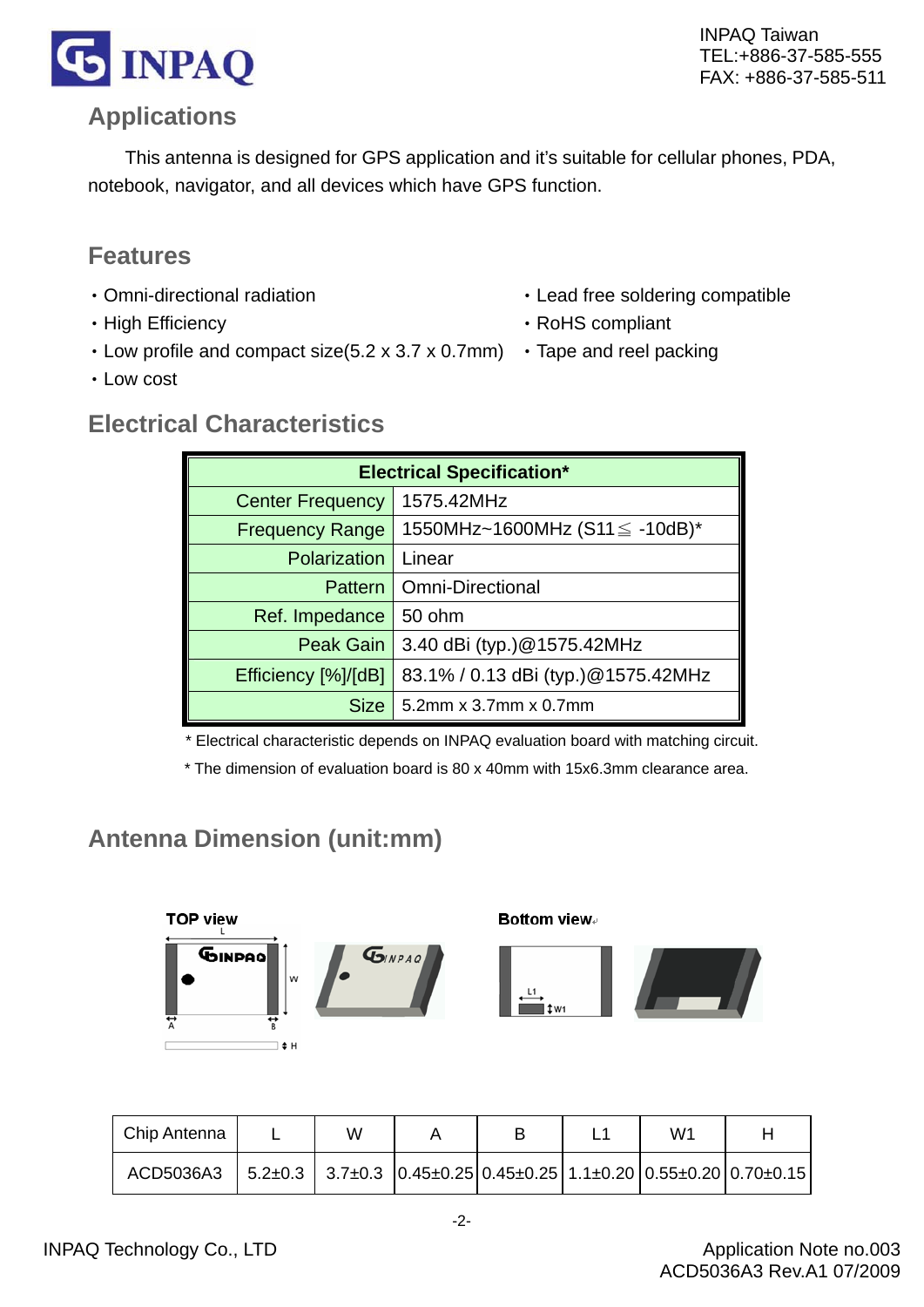

# **Recommended PCB layout(unit:mm)**





| <b>Terminal name</b> | <b>Terminal Dimensions</b> |
|----------------------|----------------------------|
| Pad (Feed)           | $1.2 \times 0.75$          |
| Pad (GND)            | $3.8 \times 1.15$          |
| Pad (GND)            | $3.8 \times 1.15$          |



#### PCB pad Antenna pad Antenna pad Antenna pad Antenna pad Antenna pad Antenna pad Antenna pad Antenna pad Antenna pad Antenna pad Antenna pad Antenna pad Antenna pad Antenna pad Antenna pad Antenna pad Antenna pad Antenna pa

| <b>Terminal name</b> | <b>Terminal Dimensions</b> |
|----------------------|----------------------------|
| Feed                 | $1.1 \times 0.55$          |
| <b>GND</b>           | 3.7 X 0.45                 |
| <b>GND</b>           | 3.7 X 0.45                 |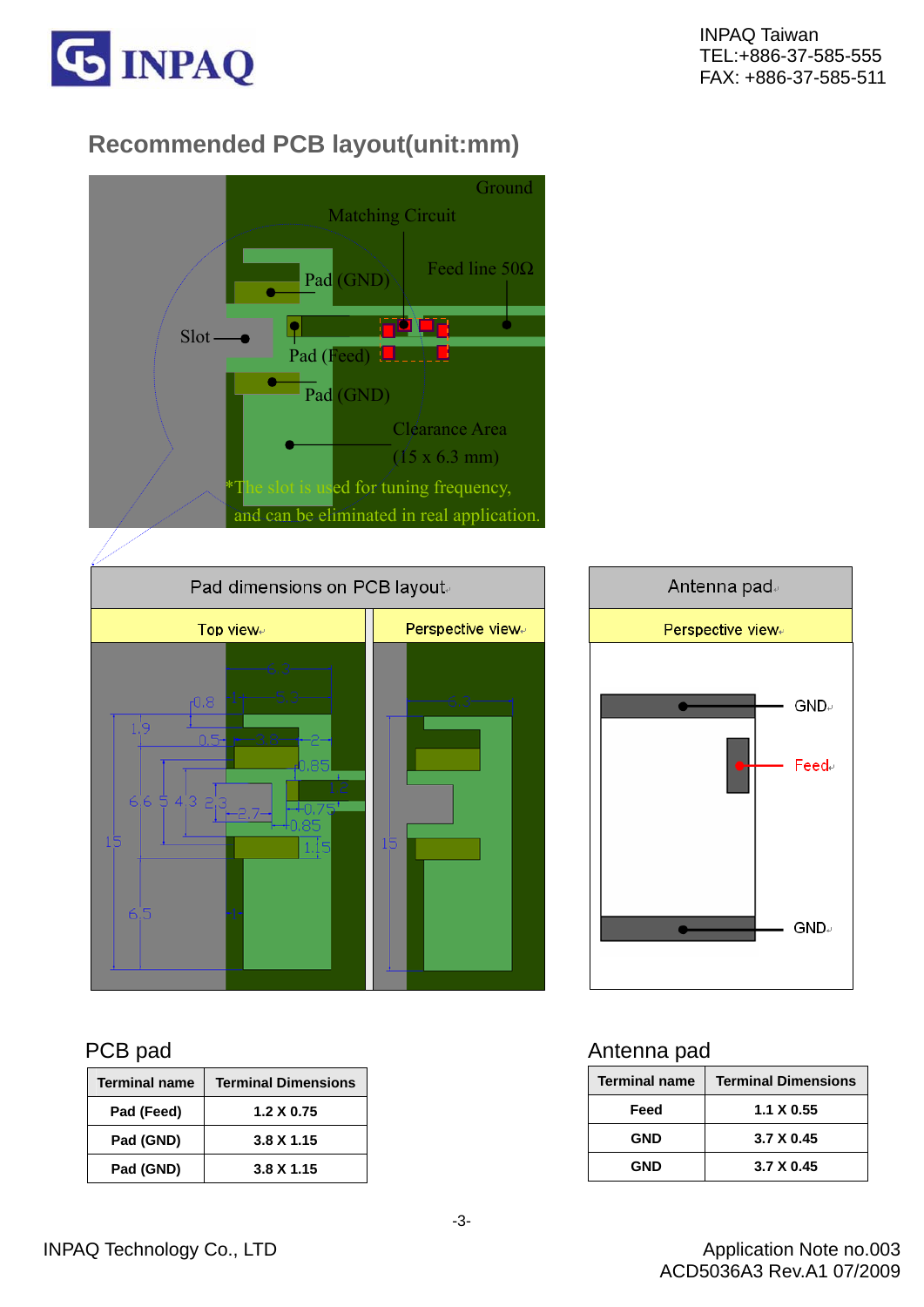



#### F. Feeding Pad

The signal from system must feed into the feeding pad.

#### G. Ground Pad

This pad must connect to ground plane of PCB.

#### C. Clearance Area

 To achieve antenna performance, the clearance area is necessary and all metallization should be removed from all PCB layers.

#### M. Matching Circuit

 Please keep the pads for PI-matching circuit to reduce return loss and shift the band to meet GPS application.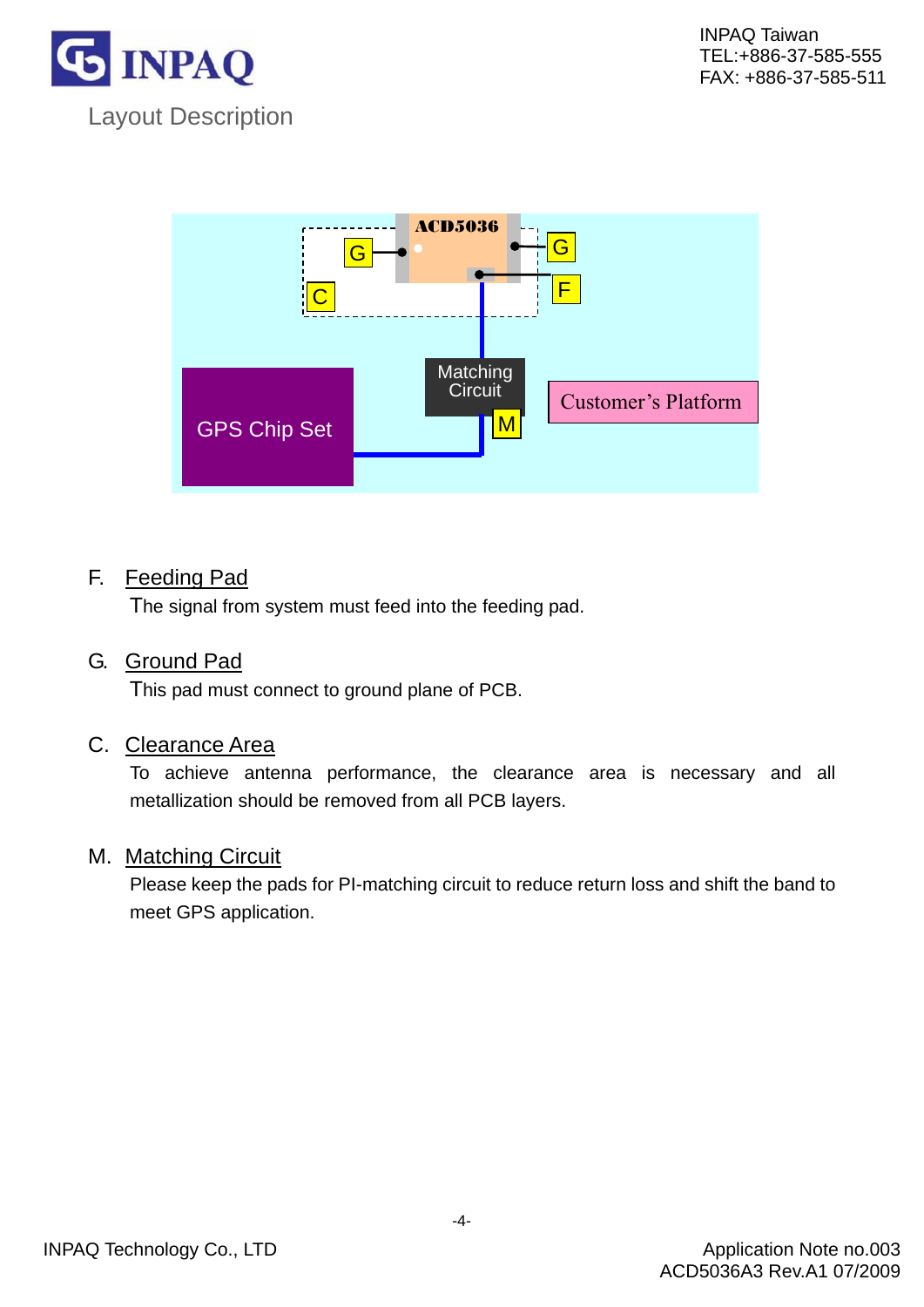

## **Performance on Middle of Long Side**



# **Typical S11**



| <b>Frequency</b> | <b>S11</b> |
|------------------|------------|
| 1575 MHz         | $-24.77$   |
| 1518 MHz         | $-10.00$   |
| 1623 MHz         | $-10.00$   |

# **Typical Free Space Peak Gain and Efficiency**



| <b>Frequency</b> | <b>Peak Gain</b> | <b>Efficiency</b> |
|------------------|------------------|-------------------|
| 1570 MHz         | 3.57 dBi         | 86.56             |
| 1575 MHz         | 3.40 dBi         | 83.10             |
| 1580 MHz         | 3.19 dBi         | 81.49             |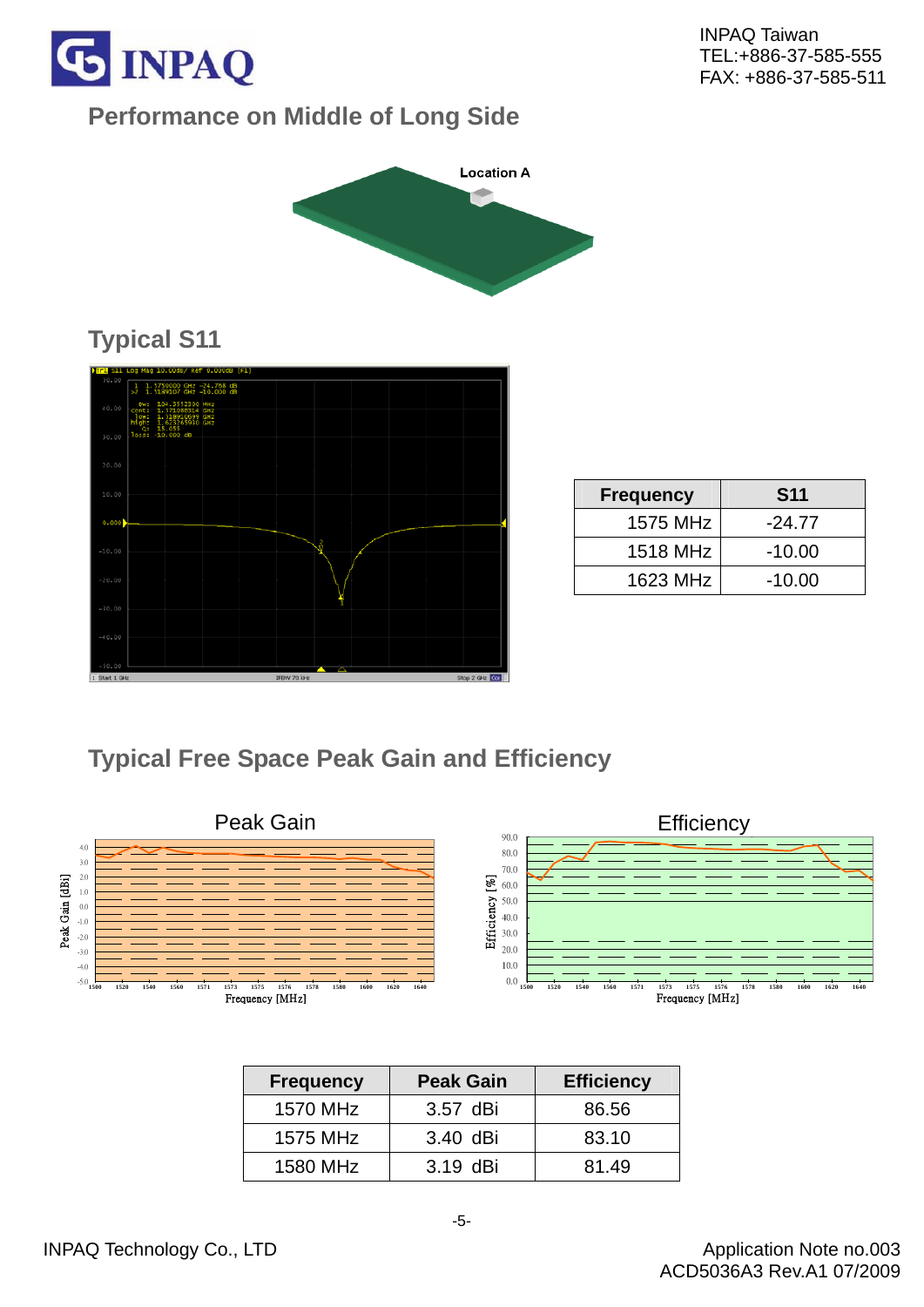# Typical Free Space Radiation Pattern

3D Radiation Pattern

**G INPAQ** 





1580 MHz



Application Note no.003 ACD5036A3 Rev.A1 07/2009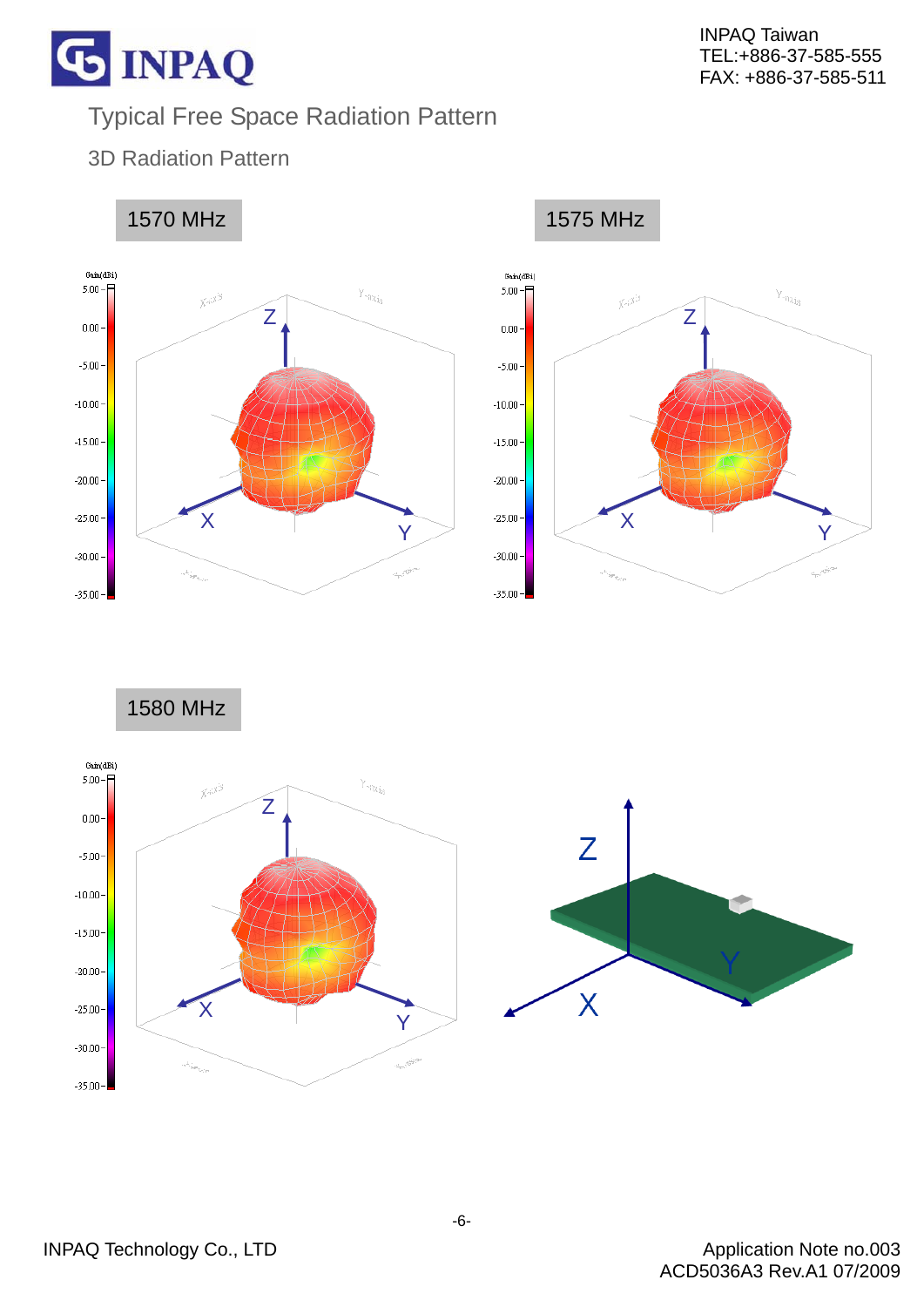

30

.<br>150

60

90

120

**G INPAQ** 

Typical Free Space Radiation Pattern

2D Radiation Pattern(1575 MHz)



Y-Z Plane



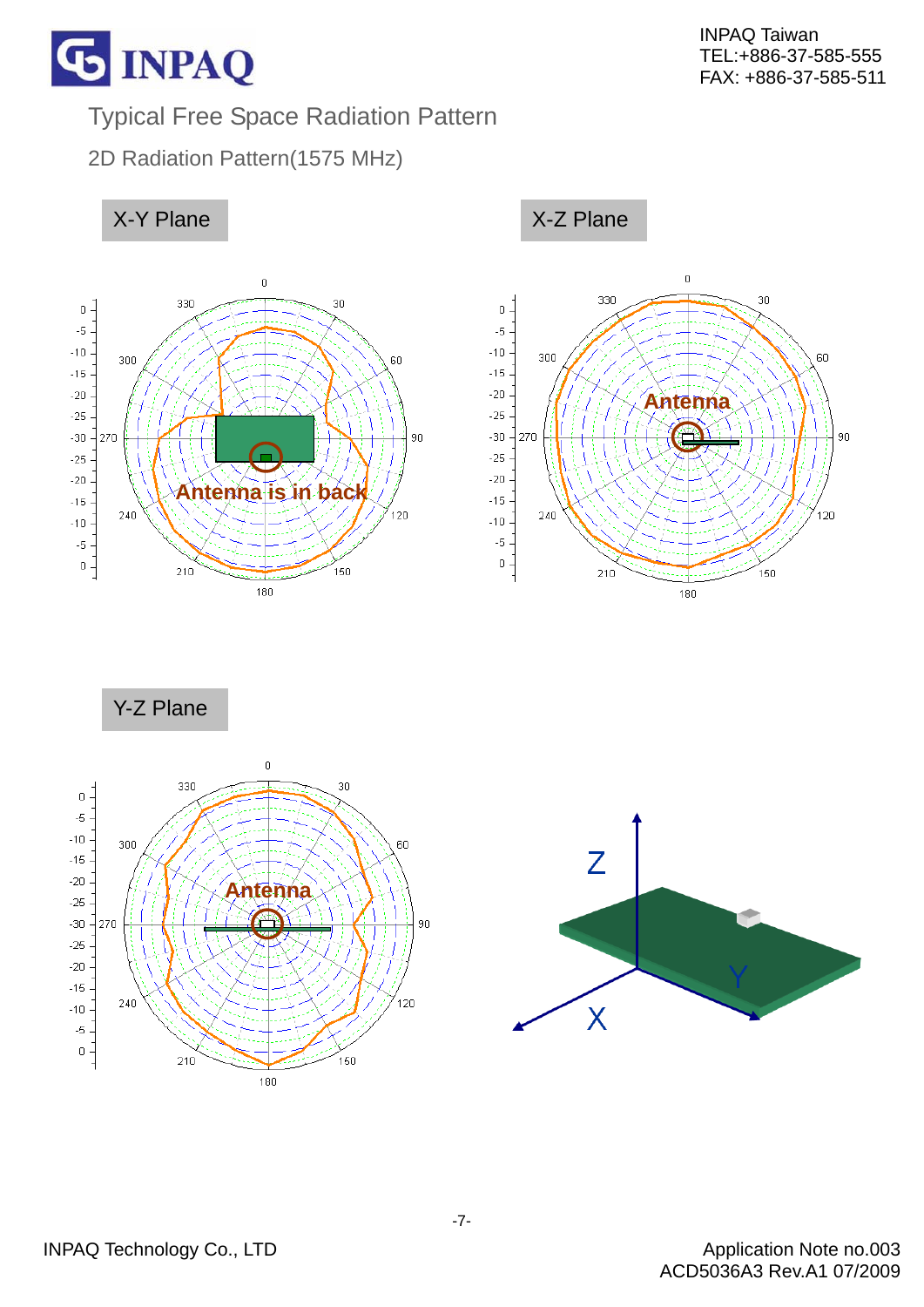

#### The Efficiency and Bandwidth for Different Location

\* All electrical characteristic depend on INPAQ 80 x 40mm evaluation board with matching circuit.



| Locations                            |               | Long side |    |    | <b>Short side</b> |                                       |    |                                            |
|--------------------------------------|---------------|-----------|----|----|-------------------|---------------------------------------|----|--------------------------------------------|
| <b>Test Item</b>                     |               |           | A  | B  | $\mathbf C$       | D                                     | Е  | F                                          |
| <b>Bandwidth [MHz]</b><br>$$11$ <-10 |               | 104       | 33 | 42 | 23                | 22                                    | 20 |                                            |
| Gain                                 | Linear        |           |    |    |                   | Peak 3.40   1.35   2.32   0.08   0.35 |    | $-0.46$                                    |
|                                      | [dBi]         |           |    |    |                   |                                       |    | Avg. 0.13 -2.08 -1.31 - 2.57 - 2.75 - 2.74 |
| <b>Efficiency</b>                    | Linear<br>[%] |           |    |    |                   |                                       |    | 83.1 55.87 63.31 55.99 53.75 53.94         |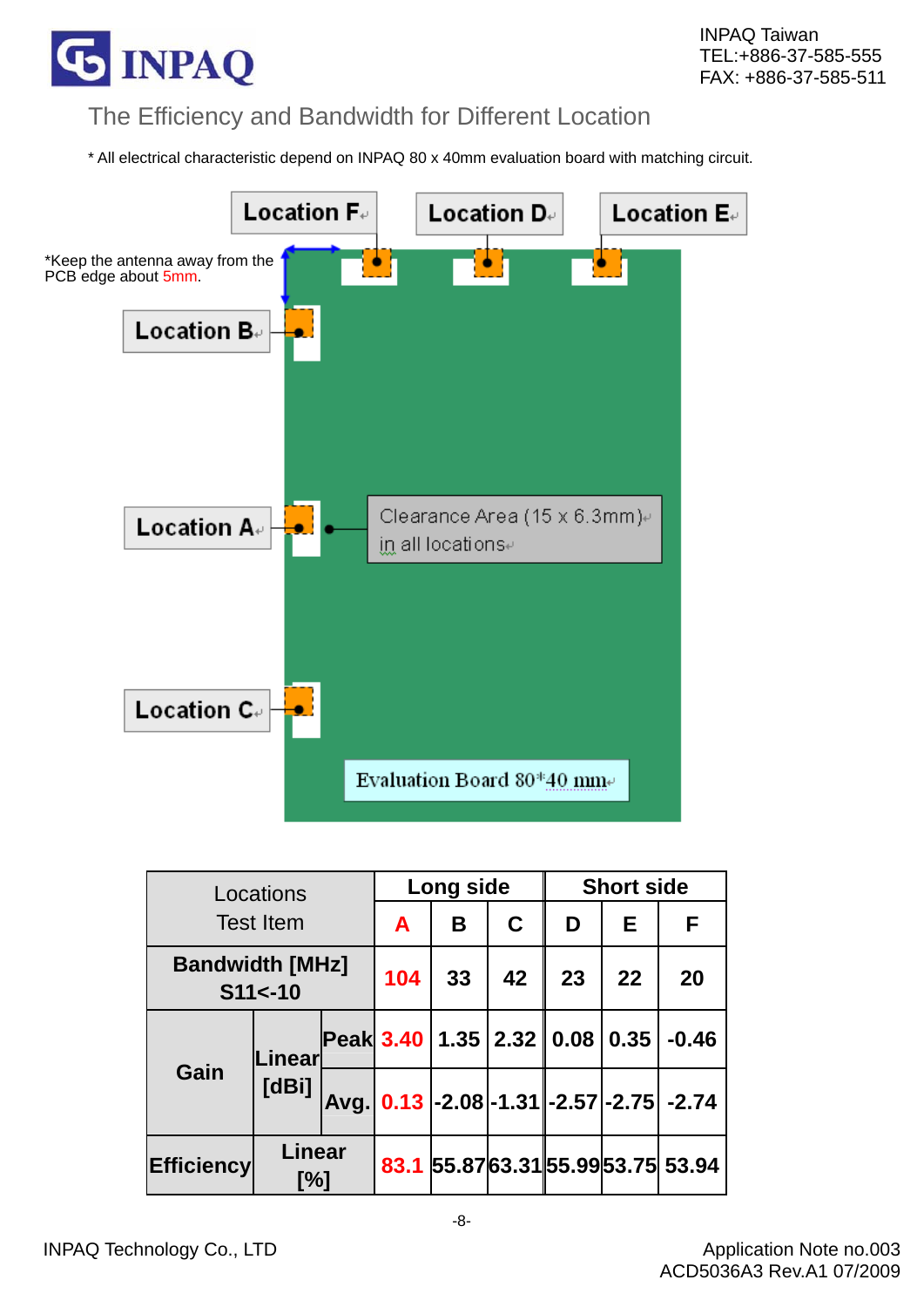

# Peak Gain and Efficiency on Long Side



Peak Gain and Efficiency on Short Side

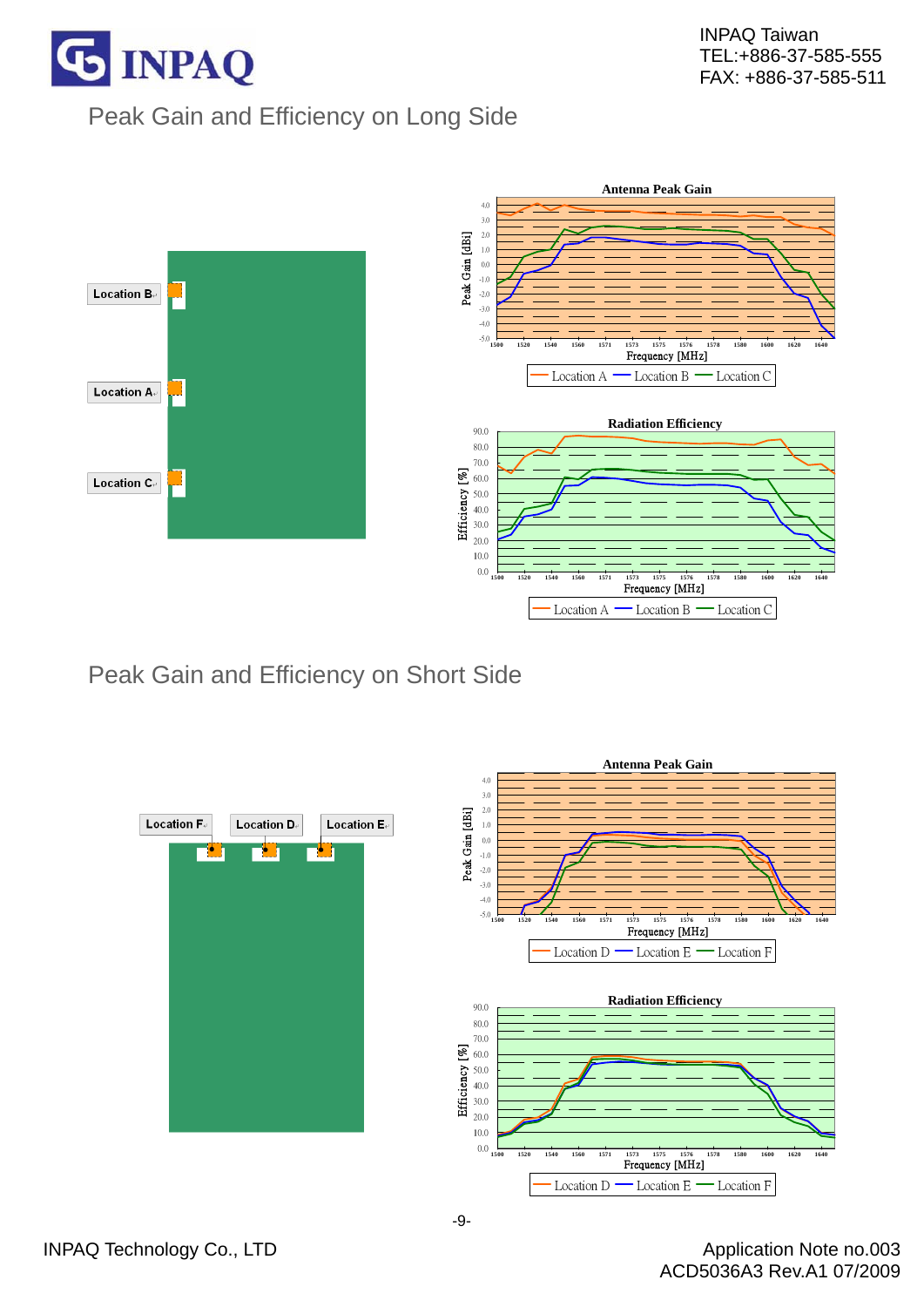

# 3D Gain Pattern on Long Side(1575 MHz)



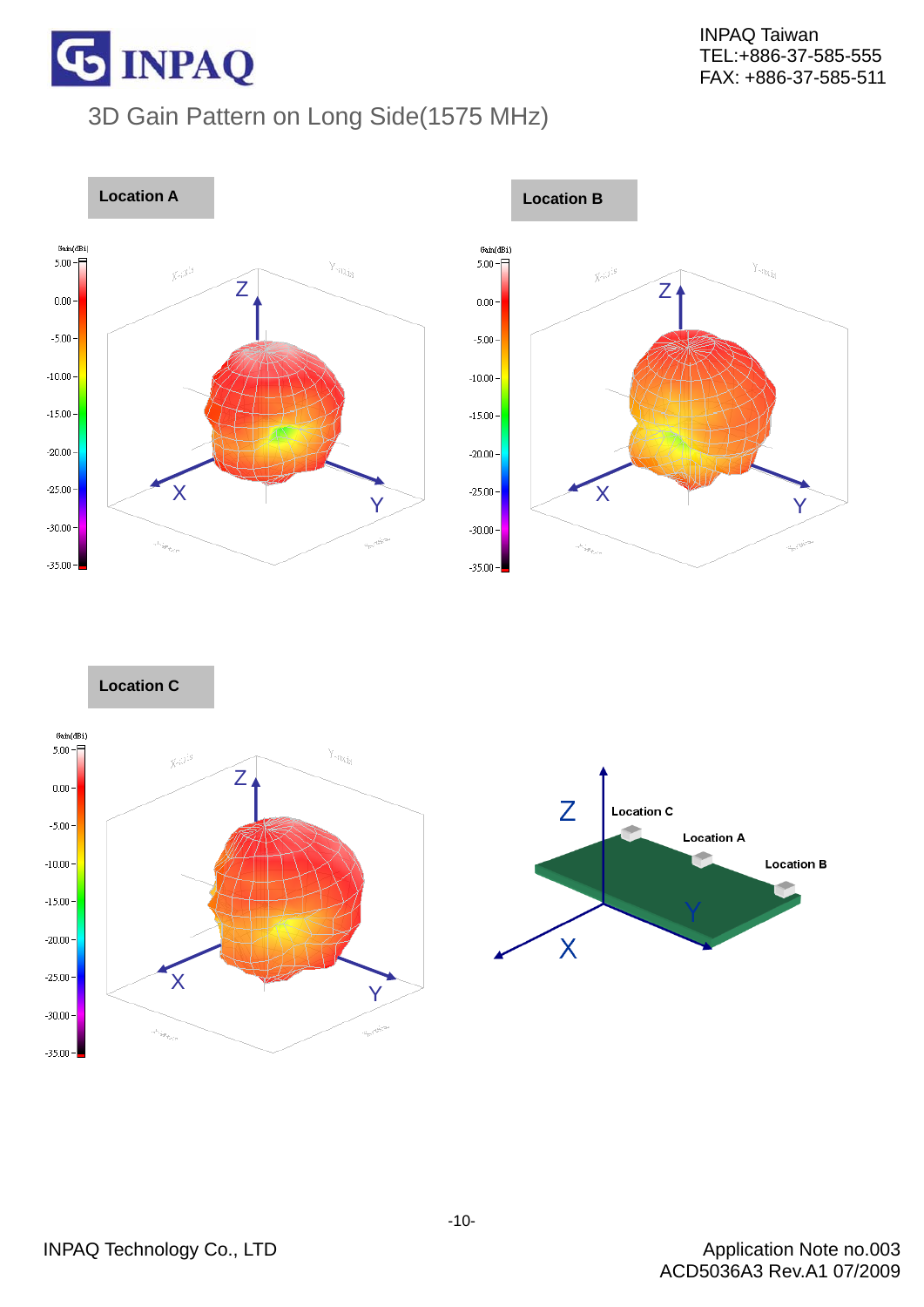# **G INPAQ** 3D Gain Pattern on Short Side





**Location F** 

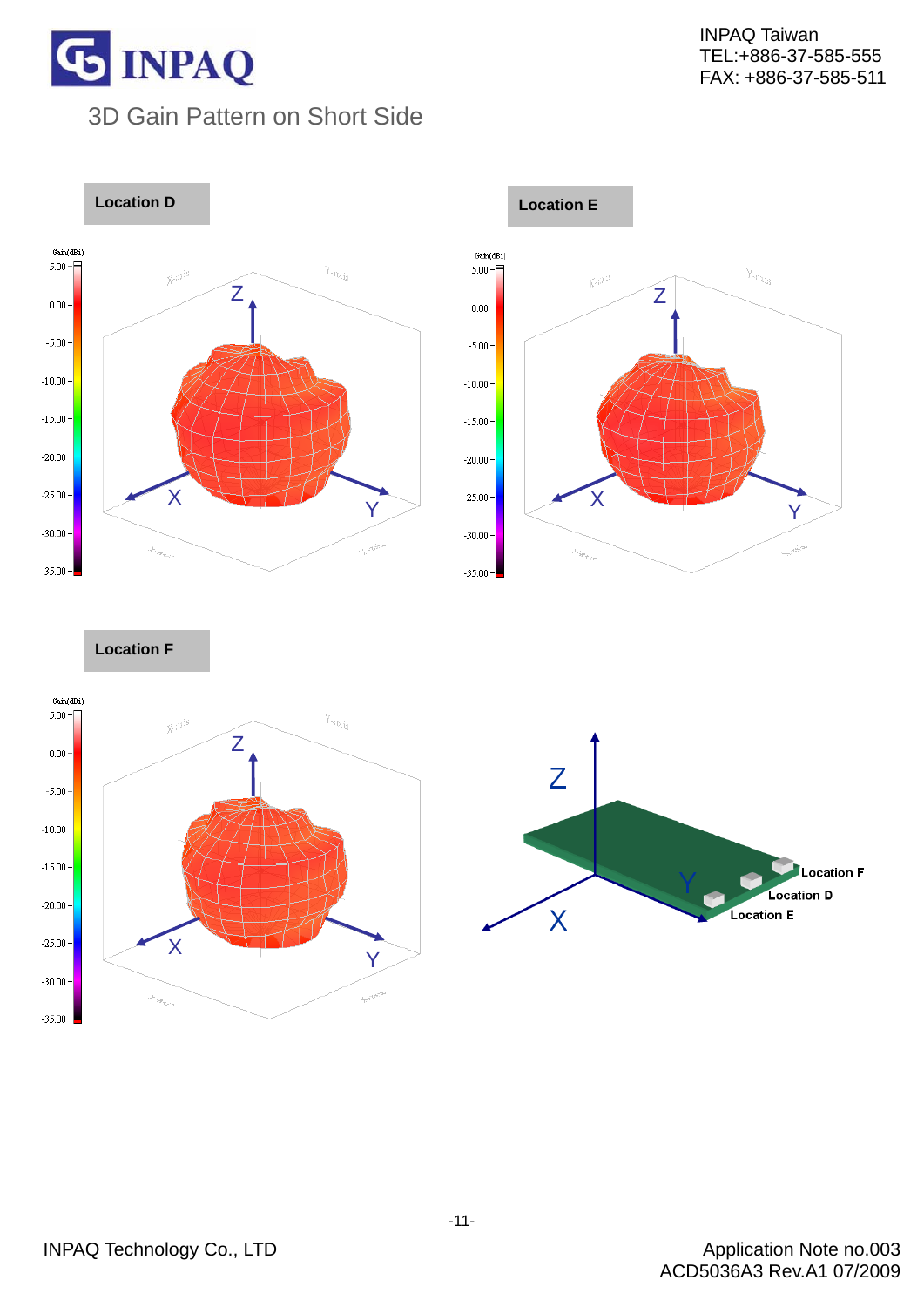

# 2D Gain Pattern on Long Side(1575 MHz)

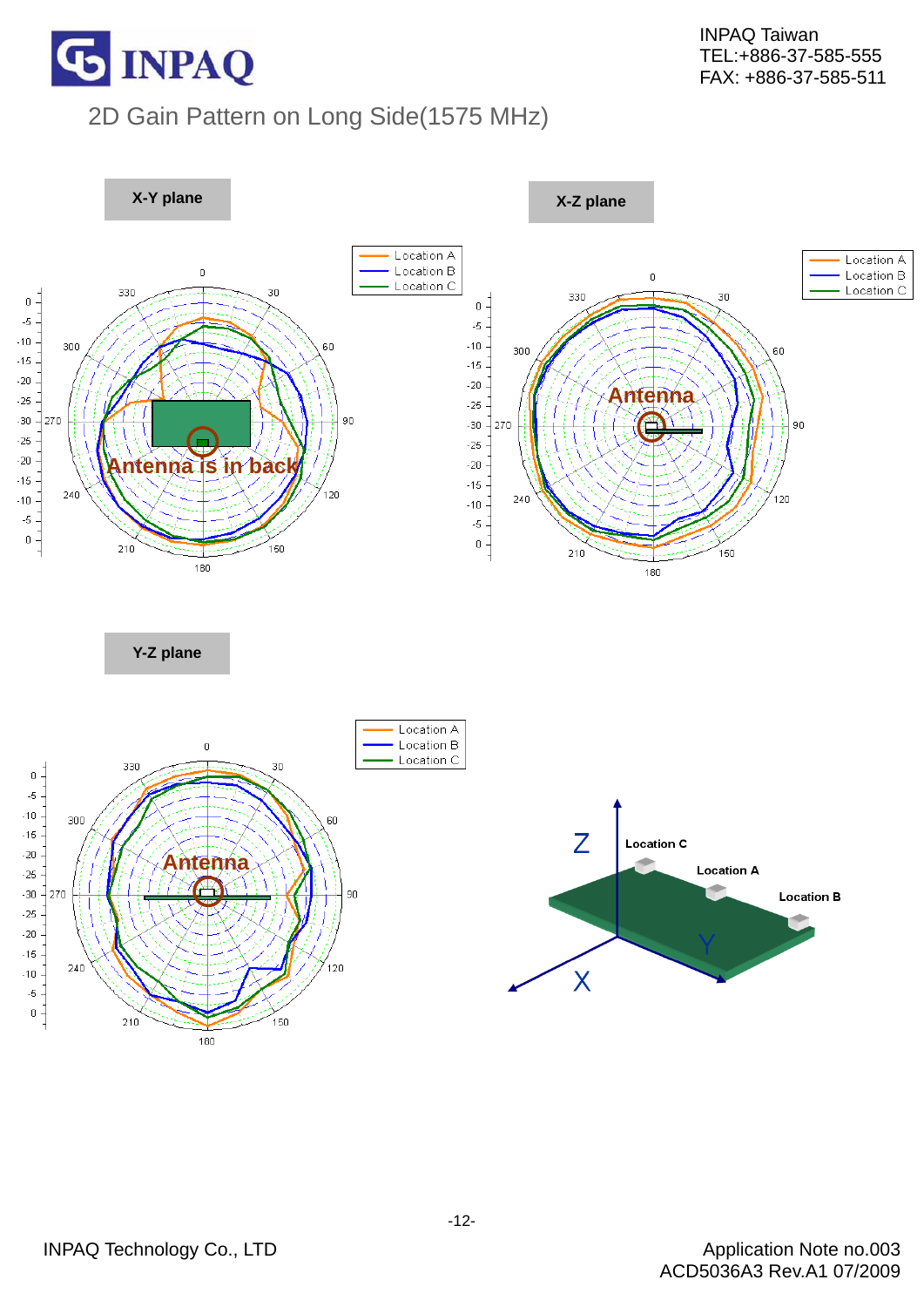

## 2D Gain Pattern on Short Side(1575 MHz)

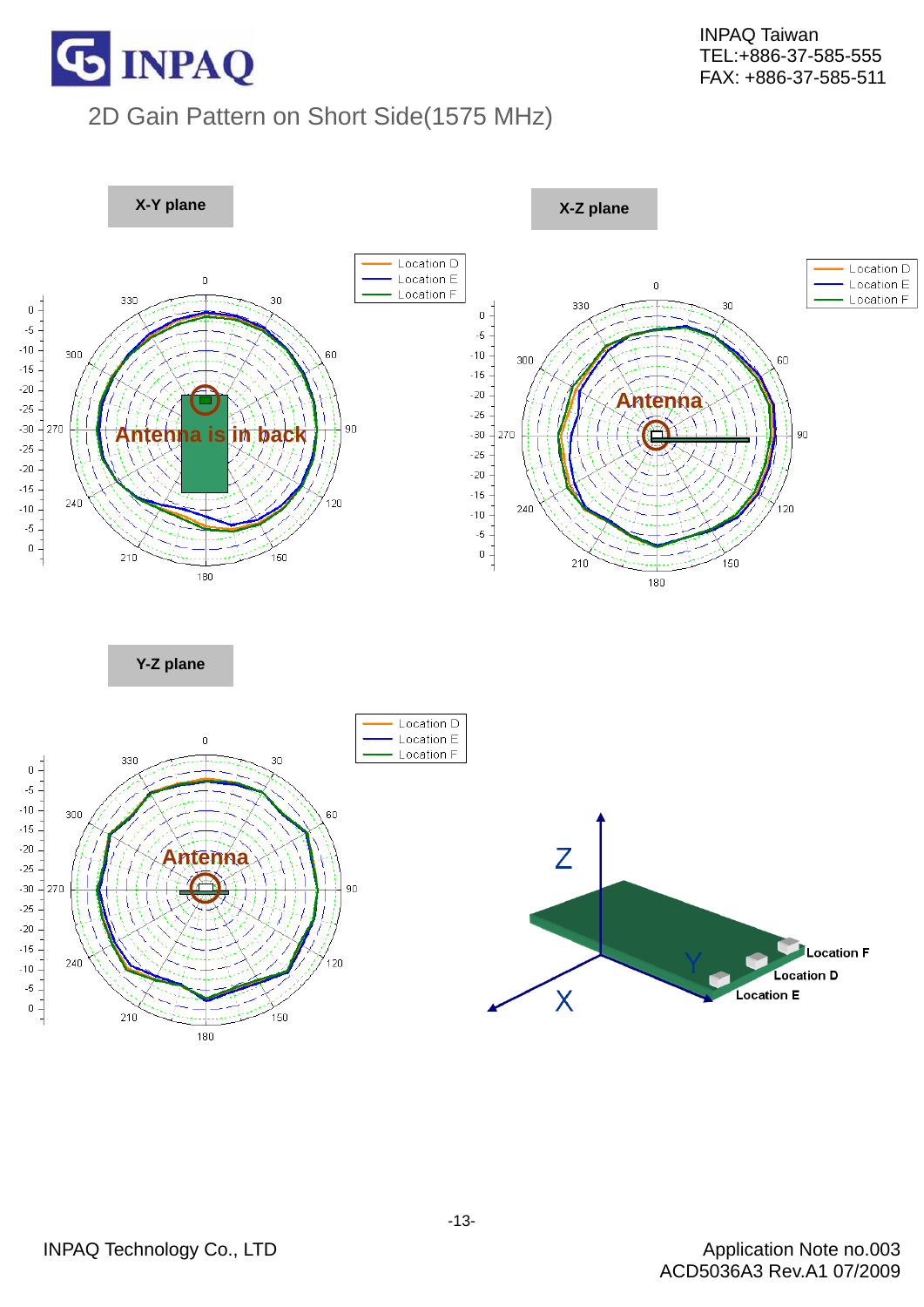

#### Mobile Phone Applications

For the mobile phone applications, because most of the key components are arranged along the long side of the PCB, there is no space to place our antenna. So we move the antenna to top edge of PCB as showed as follow picture. And the impedance of PCB in top edge is smaller than in long side edge, we get narrower bandwidth and lower performance than in long side of PCB. But we still get a workable performance by arranging antenna and components in a reasonable position.

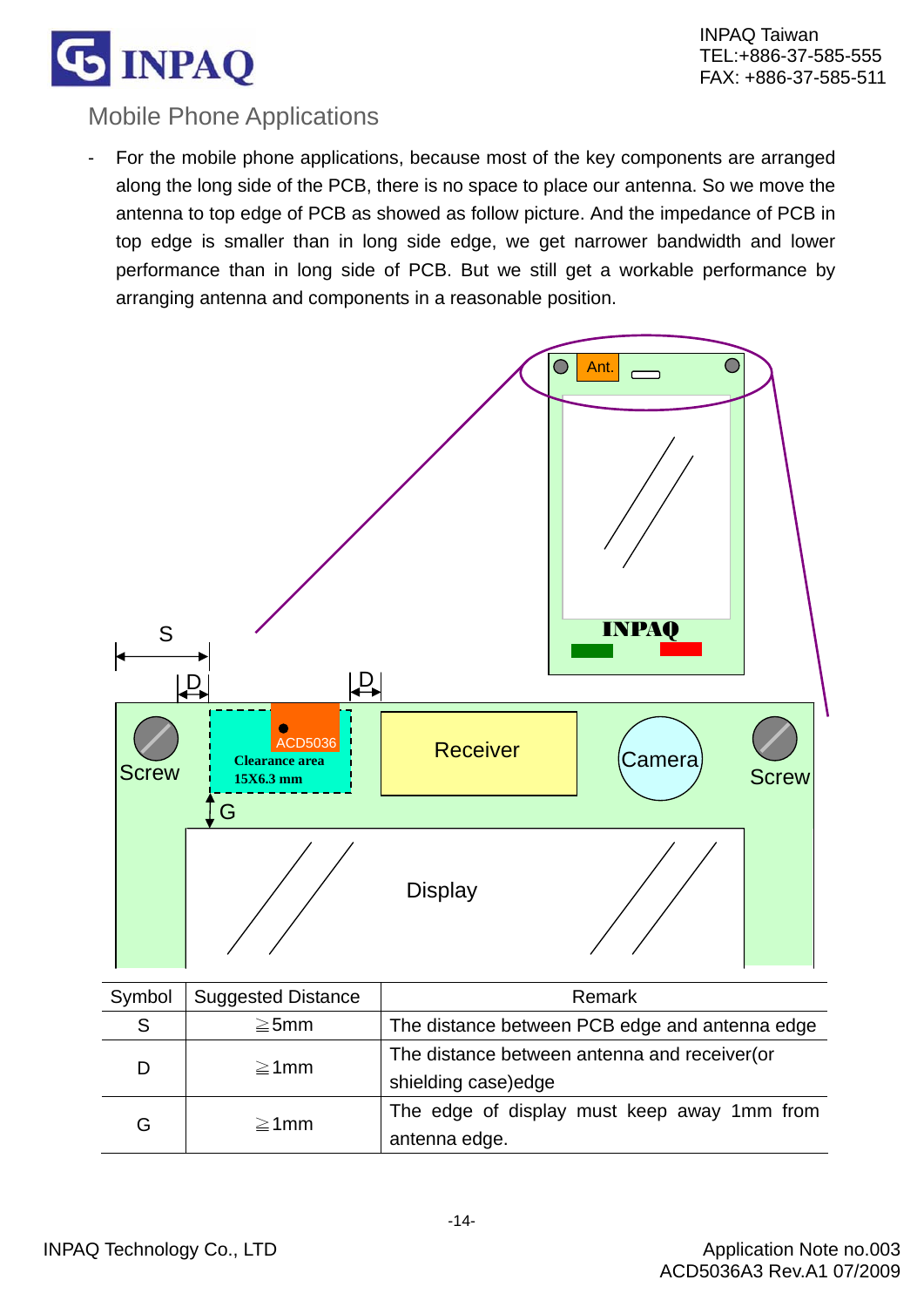

#### PND Applications

For the PND or Navigator applications, GPS antenna usually place at the long side of PCB. To make the device thinner, it usually cut a part of PCB to put the battery in it and result in a shorter PCB than mobile phone application. In order to increase the performance of GPS antenna, we suggest to keep some part of PCB to make it look as L-shape as figure E. However, the distance between panel and PCB will affect the antenna performance, we suggest keep the panel away from antenna edge at least 3mm in distance as Figure F.







Figure E. Make the extending PCB to get the better performance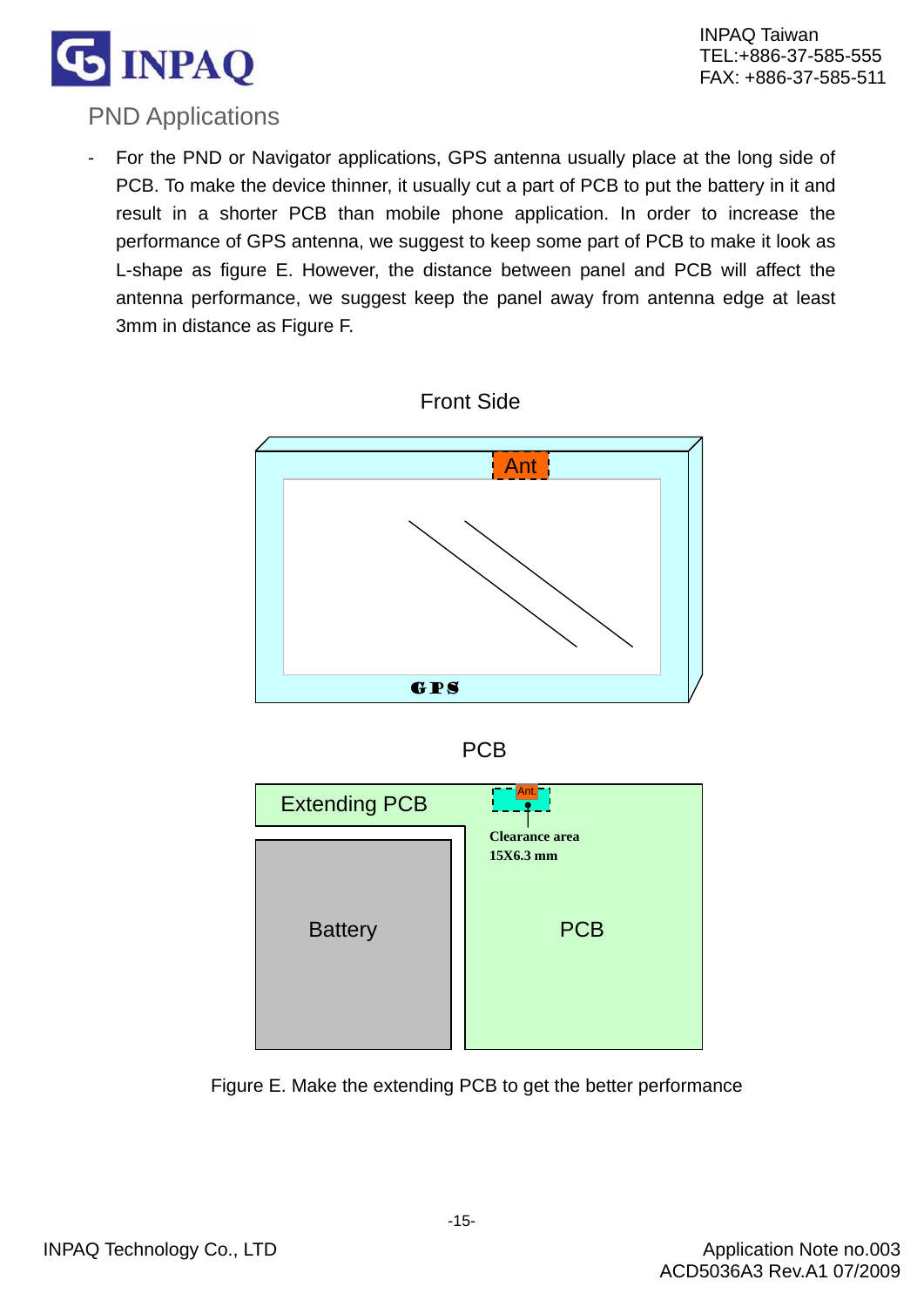

#### Back Side



Figure F. Keep the panel away from the PCB more than 3mm.

|   | Symbol   Suggested Distance | Remark                                                       |
|---|-----------------------------|--------------------------------------------------------------|
| P | $\geq$ 1mm                  | The edge of display must keep away 1mm from<br>antenna edge. |
| G | $\geq$ 3mm                  | The distance between antenna and panel metal                 |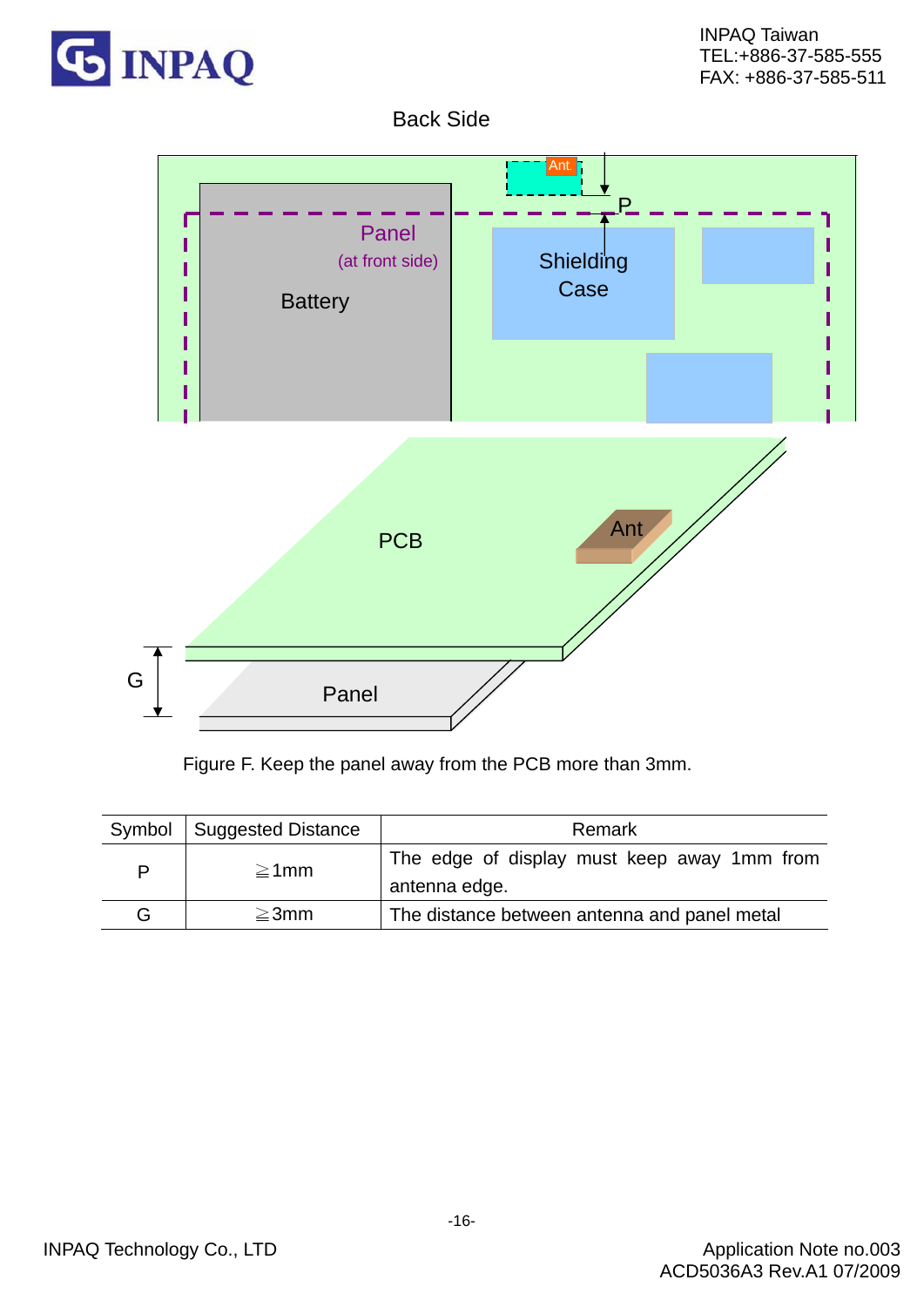

#### Notebook Applications

For the notebook applications, the space is too small to place a larger PCB. As we know, the smaller PCB we have, the worst antenna performance we get. But according to characteristic of this antenna, because the radiation efficiency depends on the size of the metal layer, so we can extend metal layer from PCB to panel by using copper foil. And if the radiation plane can be extended to metal of panel, the PCB size becomes a minor factor of antenna performance; it means we can use smaller PCB to get the similar performance. By the way, the cable which connects from PCB to main board must fix along the edge of display, and shorter cable will get the better performance due to its cable loss.